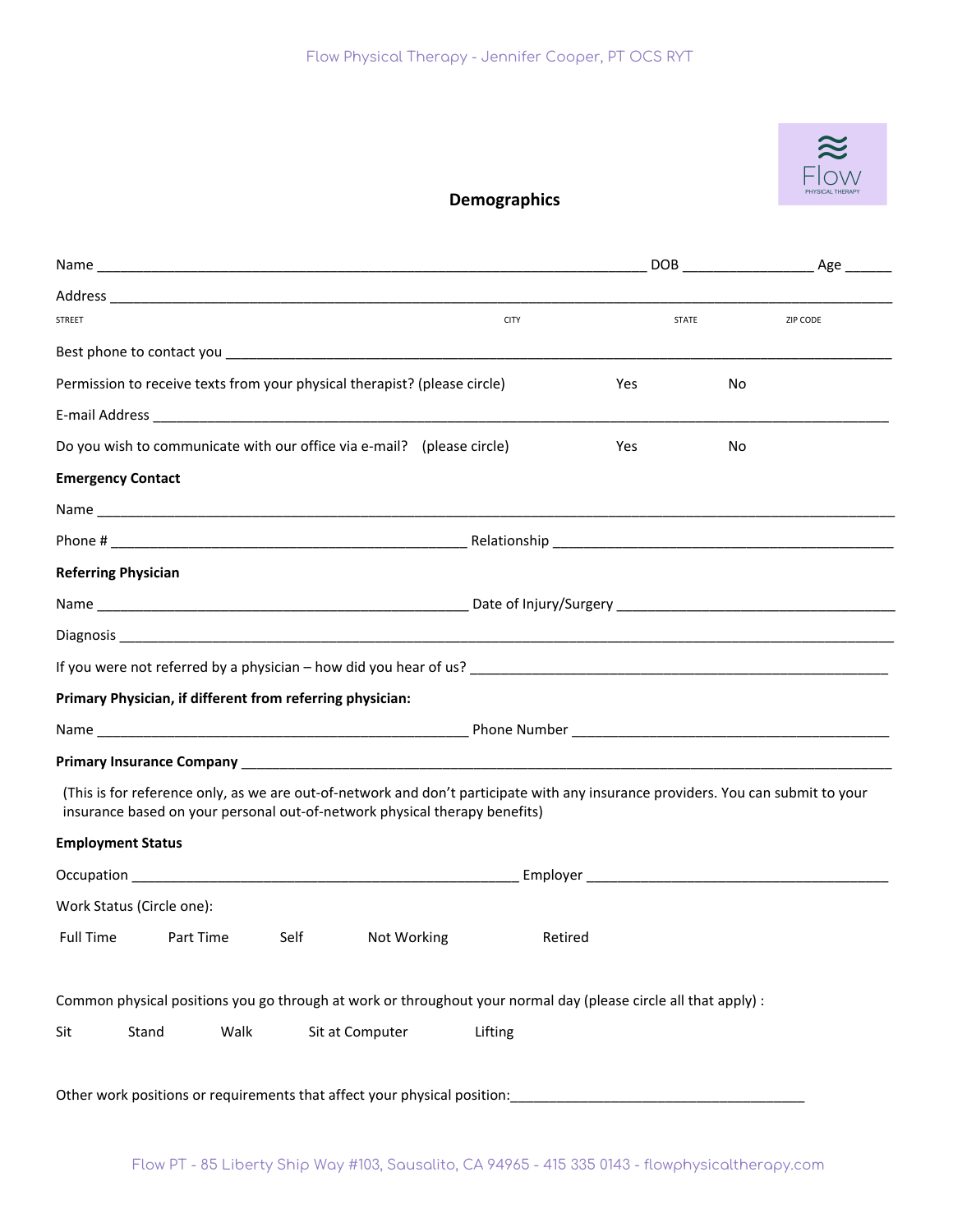# **MEDICAL HISTORY**

| Past Surgeries/                                                                                                                                                                                                                |                  |                                                                  |             |
|--------------------------------------------------------------------------------------------------------------------------------------------------------------------------------------------------------------------------------|------------------|------------------------------------------------------------------|-------------|
| <b>Significant Health History</b>                                                                                                                                                                                              | <b>Para Year</b> | Procedure                                                        | Successful? |
|                                                                                                                                                                                                                                |                  |                                                                  |             |
|                                                                                                                                                                                                                                |                  | <u> 1990 - Jan James James Sandar (h. 1980).</u>                 |             |
| <u>Past Muskulo-Skeletal Injuries/</u>                                                                                                                                                                                         |                  |                                                                  |             |
| <b>Significant Health Events</b>                                                                                                                                                                                               |                  | Treatment                                                        | Successful? |
|                                                                                                                                                                                                                                |                  | <u> 1999 - Jan James James Barnett, fransk kongresu (* 1908)</u> |             |
| <u> 1990 - Jan Salaman Salaman (j. 1990)</u>                                                                                                                                                                                   |                  |                                                                  |             |
|                                                                                                                                                                                                                                |                  |                                                                  |             |
| Sports/ Recreation/ Activity History - please describe:                                                                                                                                                                        |                  |                                                                  |             |
|                                                                                                                                                                                                                                |                  |                                                                  |             |
|                                                                                                                                                                                                                                |                  |                                                                  |             |
|                                                                                                                                                                                                                                |                  |                                                                  |             |
| Current: will be a series of the contract of the contract of the contract of the contract of the contract of the contract of the contract of the contract of the contract of the contract of the contract of the contract of t |                  |                                                                  |             |
| Healing Arts Treatment - massage, acupuncture, personal training, etc                                                                                                                                                          |                  |                                                                  |             |
|                                                                                                                                                                                                                                |                  |                                                                  |             |
|                                                                                                                                                                                                                                |                  |                                                                  |             |
|                                                                                                                                                                                                                                |                  |                                                                  |             |
|                                                                                                                                                                                                                                |                  | <u>Successful? Successful</u>                                    |             |
| Does your pain vary and change with position changes?                                                                                                                                                                          |                  | <b>YES</b>                                                       | <b>NO</b>   |
|                                                                                                                                                                                                                                |                  |                                                                  |             |

What has been most helpful in treating your pain or condition so far?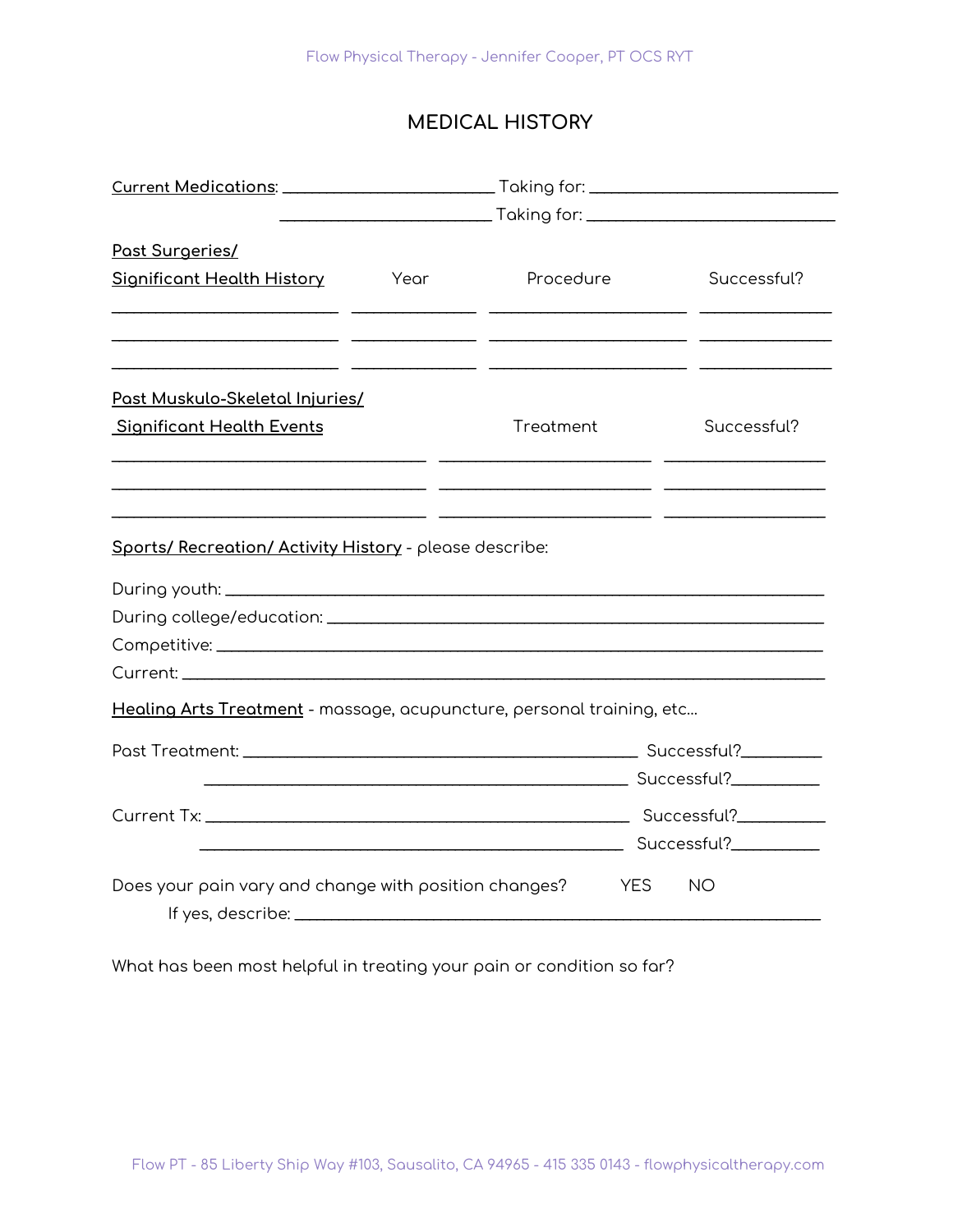#### **Symptom and Activity Report**

- 1. Primary Concern for attending Physical Therapy today:
- 2. Regular exercise engaged in this week:
- 3. Indicate anywhere on your body with symptoms that would be helpful for your therapist to know about today (ex: aching, numbness, tingling, sharp pain, burning, etc)



4. Level of pain/other symptom (0-10 scale with 10 being the worst):

### **Physical Goals**

- 1. What do you hope to accomplish through Physical Therapy or movement medicine?
- 2. Do you have a physical event or a travel date that you are preparing for?
- 3. Please list anything else you feel the physical therapist should know regarding your injury: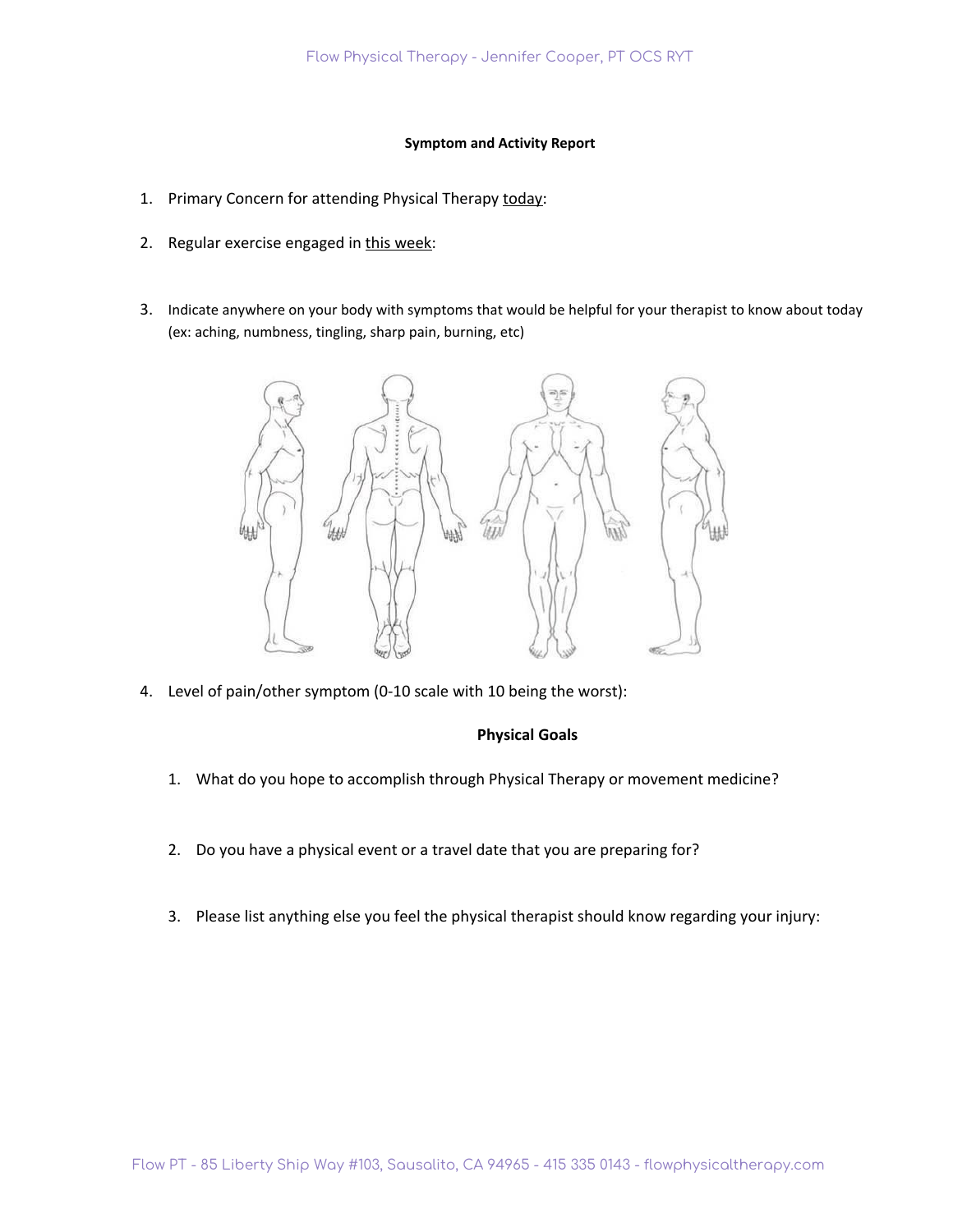#### **Consent for Treatment**

I, the undersigned, do hereby authorize Jennifer Cooper, PT OCS (Licensed Physical Therapist and Certified Orthopedic Specialist) to administer treatment as necessary. I acknowledge that no guarantee or assurance has been, nor can be, made as to the results of the prescribed treatment. Furthermore, I understand that I am ultimately responsible for payment of all services rendered, unless otherwise provided by law. Physical therapy involves massage, mobilization, exercise and other modalities to facilitate healing. This involves physical contact with my body, which I consent to. I understand that if I have questions regarding treatment, my home program, or anything in relation to my treatment, I will ask for clarification.

Initials: \_\_\_\_\_\_\_\_

### **Cancellation Policy**

By signing below, I understand that cancellations MUST be made **at least 48 hours, but preferably 72 hours** prior to the scheduled appointment time. I am aware that I will be responsible for a fee that amounts to 100% of the scheduled session cost for no shows or late cancellations within 48 hours of the scheduled appointment time. This payment is due at the time of the originally scheduled appointment. We are a small therapy and wellness practice, and late cancellations do not allow us enough time to schedule another patient. Please be respectful of this policy and do not request for a waiver.

We understand that extenuating cancellation circumstances may occur (such as acute illness), and will be considered on a case-by-case basis. Though our scheduling program is automated to send a reminder email, there can sometimes be a glitch in the system. It is the patient's responsibility to know when the appointment is, to check with reception if confirmation is needed, and to arrive on time. Repeated cancellations and/or no shows may result in discharge from our facility.

Initials: \_\_\_\_\_\_\_\_

#### **Consent for TeleCommunication during TeleMedicine**

I, the undersigned, hereby consent to engaging in telemedicine with Jennifer Cooper, PT OCS RYT as part of my treatment. I understand that "telemedicine" includes the practice of healthcare diagnosis, consultation, treatment, transfer of medical data, and education using interactive audio, video, or data communications. I understand that there are inherent privacy risks from telemedicine, including, but not limited to, the possibility, despite reasonable efforts on the part of my provider, that: the transmissions of my medical information could be disrupted or distorted by technical failures; or that the transmission of my medical information could be interrupted by unauthorized persons, out of control of the provider.

Initials: \_\_\_\_\_\_\_\_